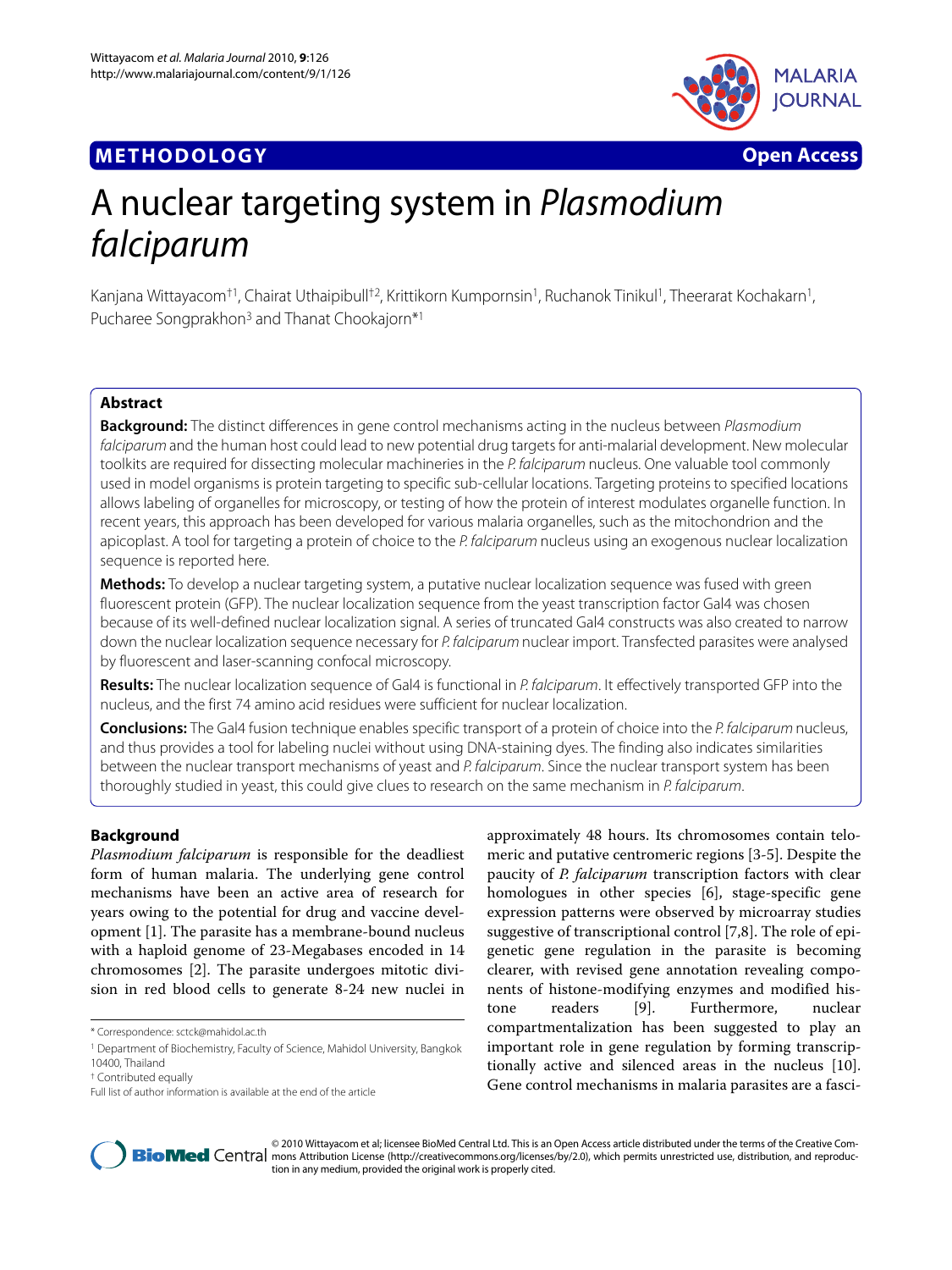nating subject, but there are few molecular toolkits available to study the nucleus of *P. falciparum*. The ability to specifically transport a protein of choice to the nucleus is a valuable tool in many model organisms. This technique could be used to dissect the molecular basis of *P. falciparum* nuclear function by targeting of exogenous proteins into the nucleus.

Malaria parasite uses short peptide sequences to determine the destination of newly-synthesized proteins. For example, the PEXEL/VTS sequence is responsible for targeting malarial proteins to the red blood cell membrane [[11,](#page-4-6)[12\]](#page-4-7). Proteins are also transported into the apicoplast using a bipartite signal sequence to facilitate apicoplast targeting and membrane translocation [[13,](#page-4-8)[14\]](#page-4-9). These findings open new opportunities for developing molecular toolkits for targeting a protein of choice to various malaria organelles. An example of this organelle targeting approach is the use of Pfhsp60 N-terminal sequence to send proteins to the mitochondrion [\[15](#page-4-10)]. To address the lack of a nuclear targeting technique in *P. falciparum*, a similar approach was adopted by utilizing the yeast transcription factor Gal4 as a nuclear carrier protein. The Gal4 protein (Gal4p) is one of the first well-studied DNAbinding transcription factors in the budding yeast *Saccharomyces cerevisiae* [\[16](#page-4-11)]. The protein is actively imported into the yeast nucleus and binds to *GAL* upstream activation sequence [[17,](#page-4-12)[18\]](#page-4-13). A nuclear localization signal (NLS) at its N-terminus is a protein region recognized by the yeast nuclear transport machinery, and is necessary for targeting Gal4p into the nucleus [\[16](#page-4-11)]. Since its nuclear localization sequence has been accurately delimited [\[16](#page-4-11)], the potential use of Gal4p as a nuclear targeting system in *P. falciparum* was tested. Here, the nuclear localization signal of Gal4p was shown to be compatible with *P. falciparum* and can effectively transport a protein of choice into the nucleus. Truncated versions of Gal4p were analysed by confocal microscopy to narrow down the minimal nuclear localization region functioning in the malaria parasite. The Gal4-nuclear targeting system was also shown to be compatible with different *P. falciparum* strains.

# **Methods**

# **Plasmid construction**

The N-terminal region (1-147 amino acid residues) of *S. cerevisiae GAL4* from pGBKT7 (Invitrogen) was cloned into a modified pSSPF2/PfHsp60-GFP vector [\[15](#page-4-10)] to replace the PfHsp60 mitochondrial targeting sequence. The modified pSSPF2/PfHsp60-GFP vector has a linker (5'-CCTAGCGCTAGCAAATTAGGTACCTCAAGAG-CAACAAATAATACTAGG-3') inserted into the *Avr*II cut site of the original pSSPF2/PfHsp60-GFP vector (a gift from Shigeharu Sato, National Institute of Medical

<span id="page-1-0"></span>

Research, U.K). The *PfHsp60* fragment was replaced by PCR-amplified *GAL4* using *Bgl*II and *Kpn*I restriction sites (Figure [1](#page-1-0)). The construct was confirmed by direct sequencing and named pGal4-GFP. The N-terminal region of Gal4p was further truncated using the same cloning strategy to generate the pGal4(1-74)-GFP and pGal4(75-147)-GFP constructs which contain amino acid residues 1-74 and 75-147 of Gal4p, respectively. Largescale plasmid preparation for transfection experiments was conducted according to the method described previously [[19](#page-4-14)].

# **Parasite culture and transfection**

*Plasmodium falciparum* parasite strains 3D7 and K1CB1 used in this study were routinely maintained in fresh human red blood cells at 5% haematocrit in RPMI-1640 medium containing 10% human serum, 0.2% sodium bicarbonate and 40 mg/L gentamicin (complete RPMI medium) under 5%  $CO_2$ , 1%  $O_2$  and 94%  $N_2$  atmosphere as described previously [\[20\]](#page-4-15). Transfection of the parasites was performed using a protocol described in [[21\]](#page-4-16). In brief, transfection plasmids were introduced into ringstage parasites by electroporation at 0.310 kV and 950 μF using a Biorad electroporator. Electroporated parasites were immediately transferred to complete RPMI medium and maintained as described above. Transfectants were obtained by selection with 3 nM WR99210 and were maintained in the complete RPMI medium containing the drug for the whole period of the study.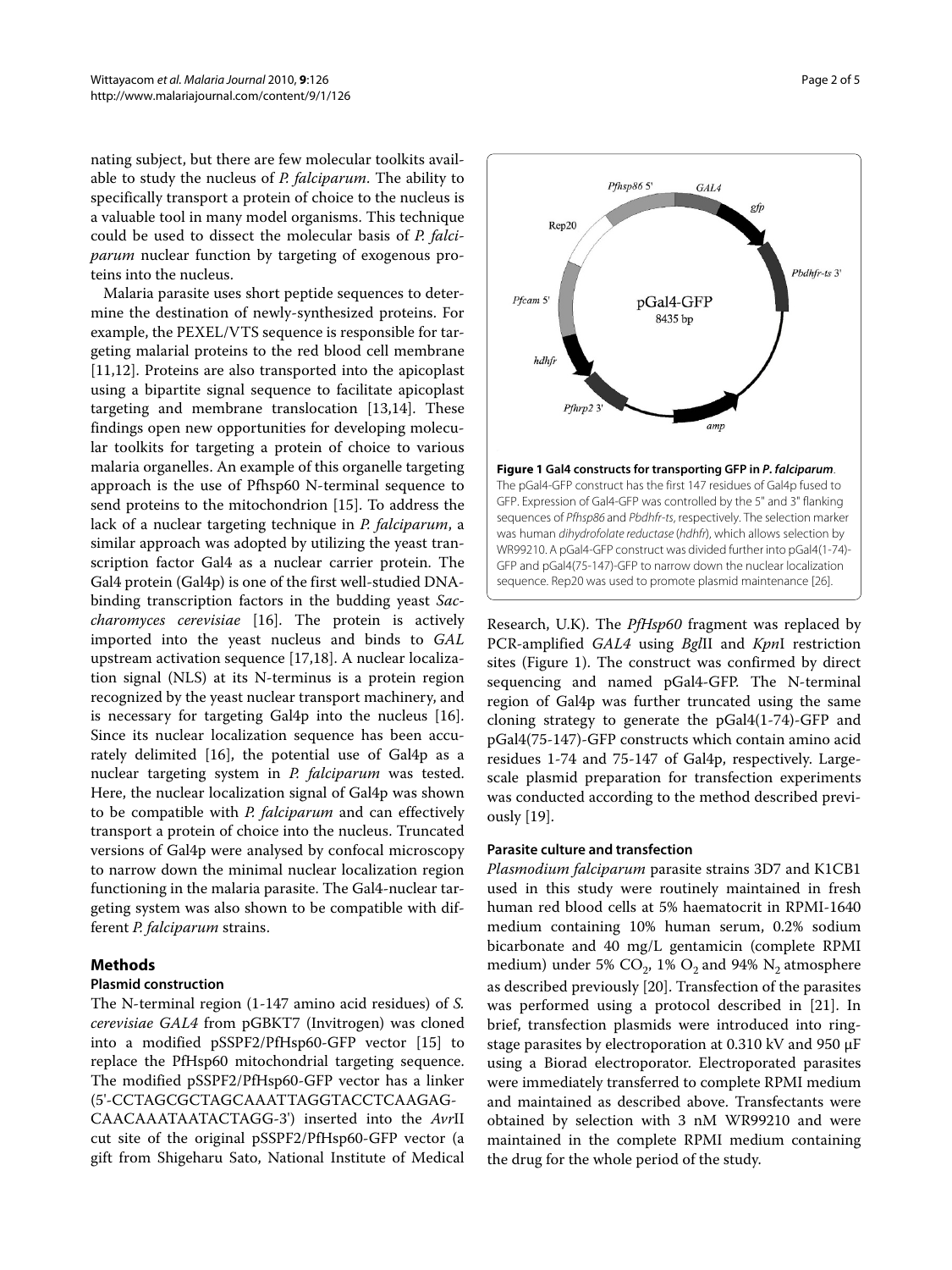#### **Fluorescent and confocal microscopy**

Localization of Gal4-GFP fusion protein in the transfected parasites was observed using an Olympus BX51 fluorescent microscope equipped with an Olympus DP71 microscope digital camera. GFP localization was also examined using a Zeiss LSM510 Meta laser-scanning confocal microscope. Images were analysed by DP Manager (version 3.1.1) equipped with LSM (release 3.2) software.

## **Results**

## **Nuclear targeting system in P. falciparum**

Yeast nuclear transcription factor Gal4p contains a nuclear localization sequence within its first 147 amino acid residues [\[18](#page-4-13)]. Its nuclear localization sequence can also function in other model organisms [[22\]](#page-4-18), making it a promising candidate for developing a nuclear targeting system in *P. falciparum*. To test this possibility, residues 1-147 of Gal4p were fused to the N-terminus of the GFP protein marker and expressed under the control of 5' and 3' flanking sequences of *P. falciparum heat shock protein 86* (*Pfhsp86 5*') and *Plasmodium berghei dihydrofolate reductase-thymidylate synthase* (*Pbdhfr-ts 3*'), respectively. Transfection and drug selection by WR99210 were performed in the *P. falciparum* 3D7 and K1CB1 strains.

The transfected parasites were stained with DAPI to locate the nucleus. Gal4-GFP co-localized with the DAPI

<span id="page-2-0"></span>

**Figure 2 Nuclear transport by Gal4p in P. falciparum**. A) P. falciparum 3D7 strain carrying the pGal4-GFP construct was studied by fluorescent microscopy. Three erythrocytic stages of P. falciparum, ring, trophozoite and schizont, are shown in four different panels of bright field, DAPI, GFP and DAPI merged with GFP. B) a similar experiment was performed with the K1CB1 strain. A trophozoite-stage K1CB1 parasite is shown here.

signal from the nucleus (Figure [2](#page-2-0)A). This finding hints at an effective nuclear transport mechanism in *P. falciparum*, as most of the Gal4-GFP signals were found in the nucleus. The GFP signal was found as early as in the ring stages and became more intense in the trophozoite and schizont stages (Figure [2A](#page-2-0)). The GFP signal from every erythrocytic stage was co-localized with the DAPI signal confirming the existence of Gal4-GFP in the nucleus (Figure [2A](#page-2-0)). GFP protein without a nuclear localization sequence from Gal4p could not be localized specifically to the *P. falciparum* nucleus. Hence, the Gal4 nuclear targeting system can be used to transport a protein of choice into the nucleus of *P. falciparum*. It also indicates that *P. falciparum* has a nuclear transport system that recognizes a nuclear localization signal of *S. cerevisiae*. It is worth noting that the *Pfhsp86* promoter was found to have peak expression during the late-ring and trophozoite stages [\[8](#page-4-3)], which coincides with the strong GFP signal in the trophozoite stage.

To test whether the nuclear-targeting approach can work in another strain of *P. falciparum*, the pGal4-GFP construct was transfected into the K1CB1 line. The clear co-localization pattern of the DAPI and GFP signals indicated that this approach is likely to be functional in different *P. falciparum* cultured lines (Figure [2B](#page-2-0)).

#### **Locating nuclear localization signal**

In order to reduce the complexity of the nuclear targeting system and minimize the risk of confounding functions caused by the Gal4 protein itself, it is necessary to narrow down and determine the minimal region necessary for nuclear transport. It was shown in yeast that only the first 74 residues of Gal4p are sufficient for nuclear transport [[18\]](#page-4-13). To test if this is also the case with *P. falciparum*, the first 147 residues of Gal4p were divided into two sections. Residues 1-74 and 75-147 of Gal4p were fused with GFP to create pGal4(1-74)-GFP and pGal4(75-147)-GFP vectors, respectively. Laser-scanning confocal microscopy was employed to study the distribution of tagged GFP in detail. The result showed that only Gal4(1-74)-GFP fusion protein can enter the nucleus of *P. falciparum* (Figure [3\)](#page-3-3). The GFP signal from Gal4(75-147)-GFP fusion protein was not specifically co-localized with the DAPI signal, indicating that the nuclear localization sequence from Gal4p is important for nuclear transport, and GFP alone is not sufficient for nuclear transport (Figure [3](#page-3-3)). The Gal4(75-174) protein also formed punctuated foci, which could be malaria food vacuoles (Figure [3](#page-3-3)). The images from confocal microscopy allow us to see even distribution of the GFP signal in the nucleus. Constructs shorter than 74 amino acid residues were not tested as these sequences function inconsistently for nuclear transport in *S. cerevisiae* [[18\]](#page-4-13), which would defeat the purpose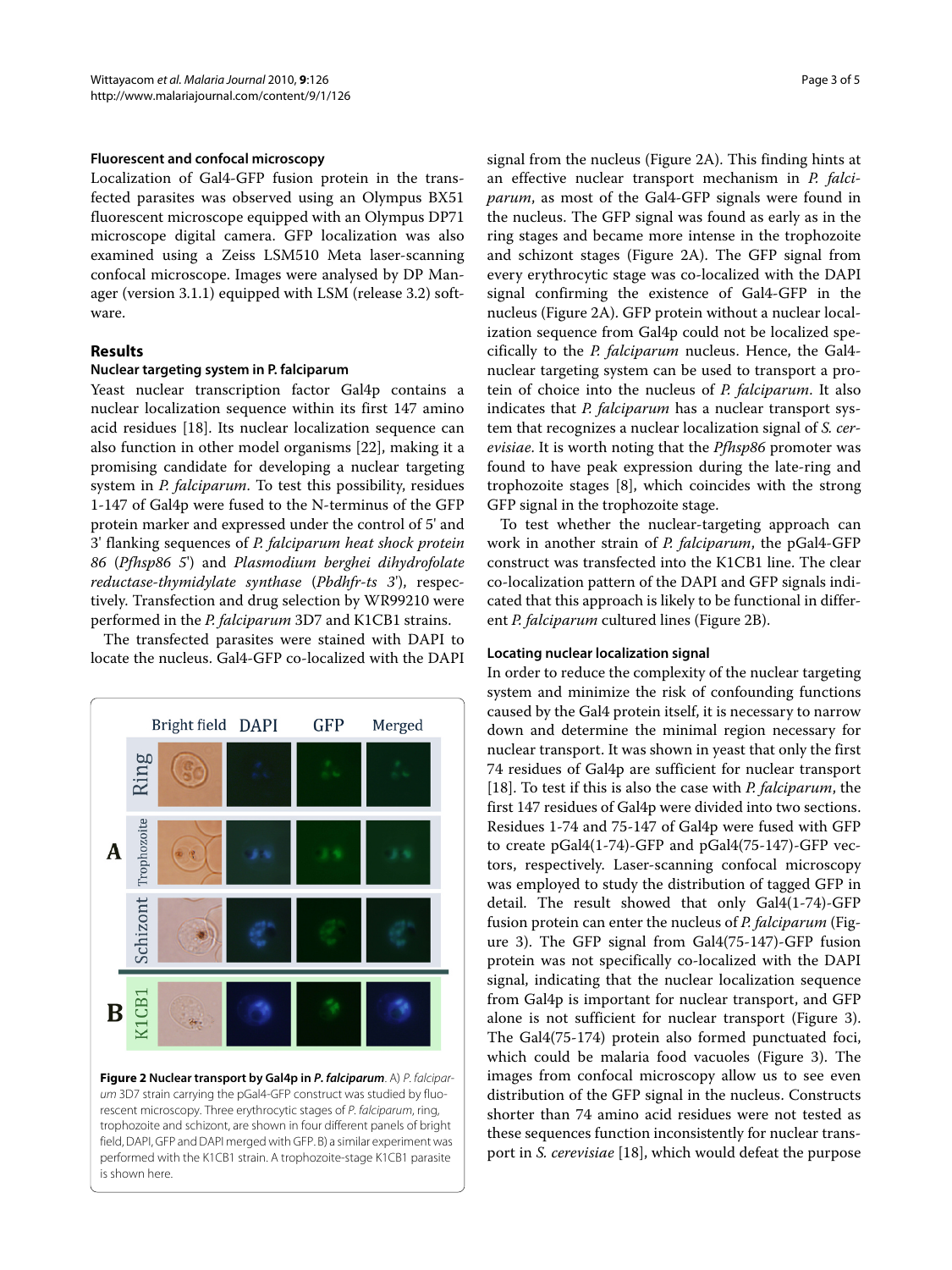<span id="page-3-3"></span>

of developing an efficient and reproducible nuclear targeting system for *P. falciparum*.

## **Discussion**

After invading the red cell, malaria parasites form an elaborate network of membranous structures and organelles. The malaria parasite must have a well-designed targeting system to make each organelle work together in harmony. Understanding the organelle targeting system provides an approach to experimentally manipulate the parasite. Here, the parasite also seems to rely on a similar mechanism to transport proteins to the nucleus. However, a universal peptide signal for nuclear transport is not as apparent as the transport signals of other organelles, even in well-studied model organisms. The lack of canonical nuclear transport signals could result from a plethora of adaptor proteins, or the availability of a piggyback mechanism.

In general, proteins are imported into the nucleus via the nuclear pore complex (NPC) which is a multi-protein channel spanning the nuclear membrane [[23\]](#page-4-19). Its transport mechanism is tightly controlled by a small GTPase protein family [[24](#page-4-20)]. Many putative orthologues of the NPC components have been identified in *P. falciparum* and other Apicomplexan species by sequence comparison [[24\]](#page-4-20). The majority of the NPC proteins, such as RAN GTPase and importin exist in *P. falciparum* [\[24\]](#page-4-20), which could explain the effective transport of yeast Gal4-GFP into the nucleus. The nuclear import activity of Gal4p in yeast was proposed to be mediated by importin β, which has a homologue in *P. falciparum* [\[24,](#page-4-20)[25\]](#page-4-21). The fact that Gal4p can be used in an Apicomplexan species like *P. falciparum* also suggests the possibility of using this protein for the nuclear transport application of other parasitic protozoa.

An efficient nuclear targeting system has several potential uses in malaria research. For example, a study to investigate the activity of an enzyme that activates a compound of choice and causes a specific reaction within the nucleus could be performed. The nuclear tagging system can also be developed as an assay for screening of chemical compounds modulating nuclear transport in the parasite, for identifying the NPC components in *P. falciparum*, and for tracking organelle biogenesis. This Gal4 nuclear targeting system provides a new addition to the molecular toolkits for tracking *P. falciparum* organelles.

## **Conclusion**

A nuclear targeting technique was developed for effectively sending a protein of choice to the nucleus of *P. falciparum* by using the nuclear localization signal of yeast Gal4p. The finding indicated similarities between the nuclear import machineries of yeast and *P. falciparum*.

#### **Competing interests**

The authors declare that they have no competing interests.

#### **Authors' contributions**

KW and TC performed molecular cloning work. CU created transfected lines. RT and KK confirmed the transfection. KW and CU studied the parasites by fluorescent microscopy. KW and PS studied the parasites by confocal microscopy. TK performed image analysis. CU and TC prepared the manuscript. TC conceived the project. All authors read and approved the final manuscript.

#### **Acknowledgements**

We are grateful for invaluable advice from P.J. Shaw, P.Wilairat and Y.Yuthavong. TC is supported by National Science and Technology Development Agency, Thailand. KW and RT are Commission of Higher Education scholars. S. Sato kindly provided vector material to CU.

#### **Author Details**

1Department of Biochemistry, Faculty of Science, Mahidol University, Bangkok 10400, Thailand, 2Protein-Ligand Engineering and Molecular Biology Laboratory, National Center for Genetic Engineering and Biotechnology (BIOTEC), Science Park, Pathumthani, Thailand and 3Division of Medical Molecular Biology, Department of Research and Development, Faculty of Medicine Siriraj Hospital, Mahidol University, Bangkok 10400, Thailand

#### Received: 4 January 2010 Accepted: 14 May 2010 Published: 14 May 2010

#### **References**

- <span id="page-3-0"></span>1. Chookajorn T, Ponsuwanna P, Cui L: Mutually exclusive var gene expression in the malaria parasite: multiple layers of regulation**.** Trends Parasitol 2008, 24:455-461.
- <span id="page-3-1"></span>2. Gardner MJ, Hall N, Fung E, White O, Berriman M, Hyman RW, Carlton JM, Pain A, Nelson KE, Bowman S, Paulsen IT, James K, Eisen JA, Rutherford K, Salzberg SL, Craig A, Kyes S, Chan MS, Nene V, Shallom SJ, Suh B, Peterson J, Angiuoli S, Pertea M, Allen J, Selengut J, Haft D, Mather MW, Vaidya AB, Martin DM, Fairlamb AH, Fraunholz MJ, Roos DS, Ralph SA, McFadden GI, Cummings LM, Subramanian GM, Mungall C, Venter JC, Carucci DJ, Hoffman SL, Newbold C, Davis RW, Fraser CM, Barrell B: Genome sequence of the human malaria parasite Plasmodium falciparum**.** Nature 2002, 419:498-511.
- <span id="page-3-2"></span>3. Kelly JM, McRobert L, Baker DA: Evidence on the chromosomal location of centromeric DNA in Plasmodium falciparum from etoposidemediated topoisomerase-II cleavage**.** Proc Natl Acad Sci USA 2006, 103:6706-6711.